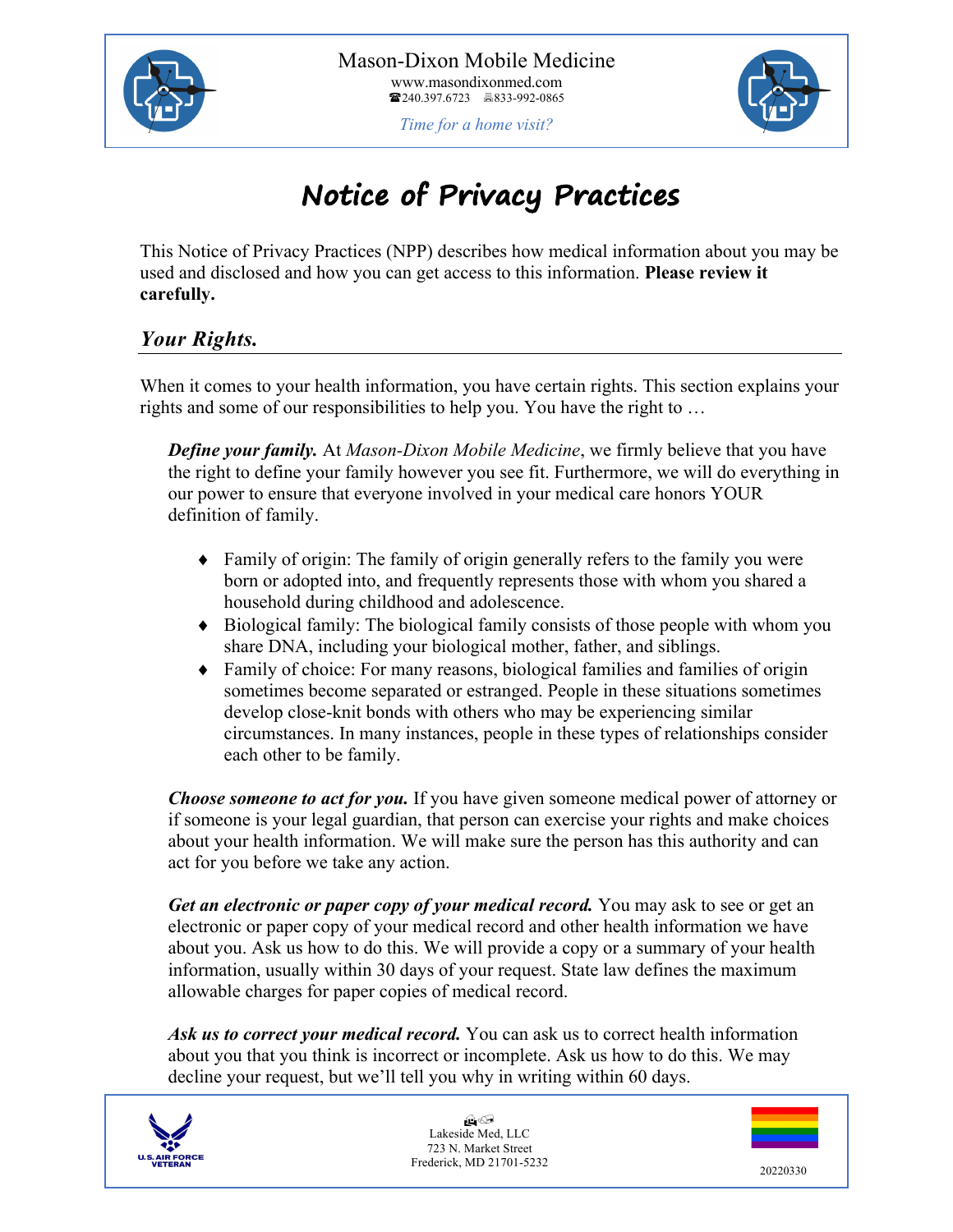



*Request confidential communication.* You can ask us to contact you in a specific way (for example, home or office phone) or to send mail to a different address. We will honor all reasonable requests.

*Ask us to limit the information we use or share.* You can ask us not to use or share certain health information for treatment, payment, or our operations. We are not required to honor your request, and we may decline if it would affect your care. If you pay for a service or health care item out-of-pocket in full, you can ask us to not share that information for the purpose of payment or our operations with your health insurer. We will honor your request unless prohibited by law.

*Get a list of those with whom we've shared your information.* You can ask for a list (accounting) of the times we've shared your health information for six years prior to the date you ask, who we shared it with, and why. We will include all the disclosures except for those about treatment, payment, and health care operations, and certain other disclosures (such as any you asked us to make). We'll provide one accounting a year for free but will charge a reasonable, cost-based fee if you ask for another one within 12 months.

*Receive a printed copy of this privacy notice.* You can ask for a paper copy of this notice at any time, even if you have agreed to receive the notice electronically. We will promptly provide you with a paper copy.

*File a complaint*. If you feel your privacy rights have been violated You can complain if you feel we have violated your rights by contacting us using the information in the header and/or footer on this notice. We will not retaliate against you for filing a complaint. Refer to the following HHS website for specific information about how to file a complaint: https://www.hhs.gov/hipaa/filing-a-complaint/index.html

## *Your Information.*

*If you are not able to tell us your preference, for example if you are unconscious, we may go ahead and share your information if we believe it is in your best interest. We may also share your information when needed to lessen a serious and imminent threat to health or safety.*

For certain health information, you can tell us your choices about what we share. If you have a clear preference for how we share your information in the situations described below, talk to us. Tell us what you want us to do, and we will follow your instructions. In these cases, you have both the right and choice to tell us to:



 $H$ Lakeside Med, LLC 723 N. Market Street Frederick, MD 21701-5232 20220330

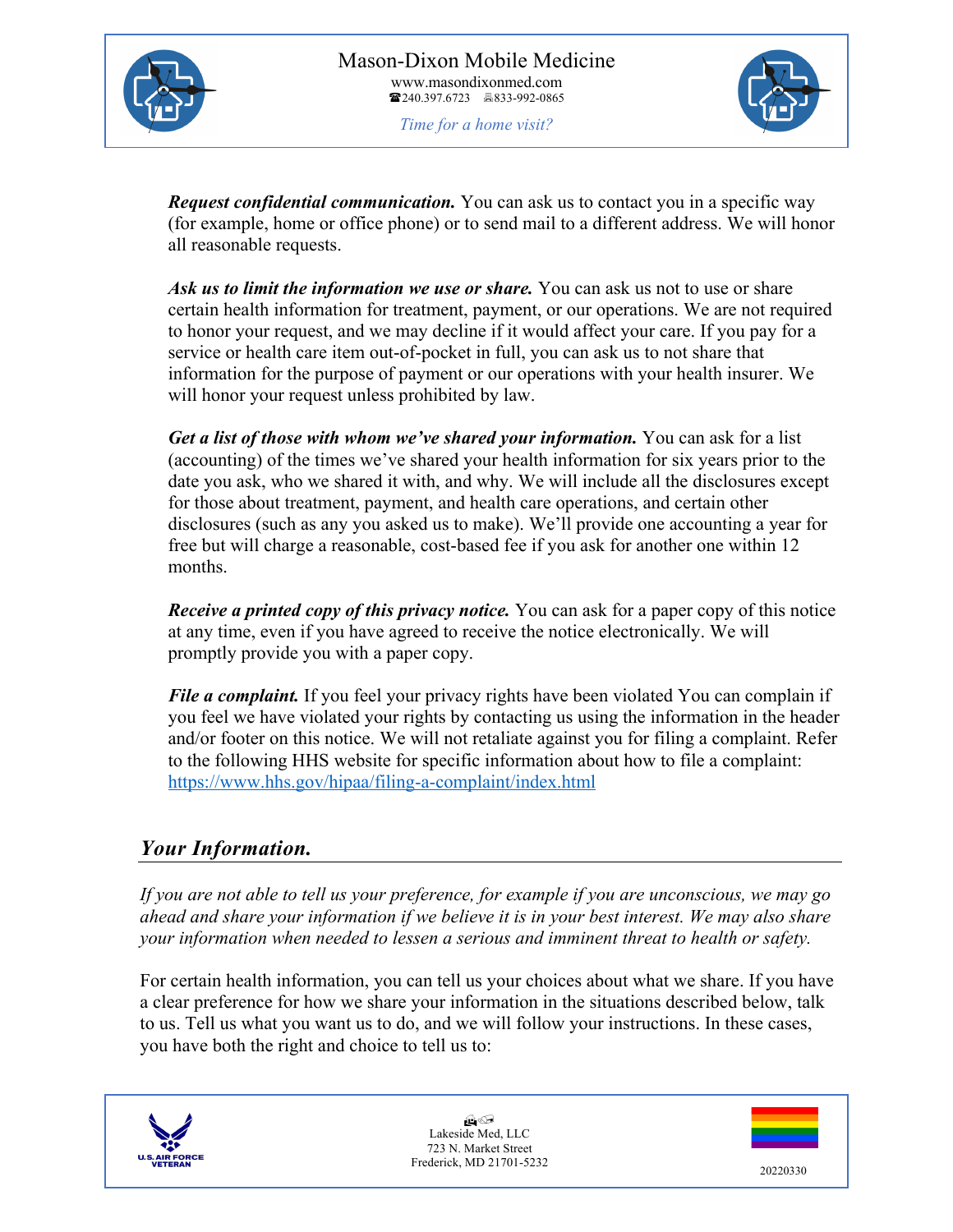



- Share information with your family, close friends, or others involved in your care
- § Share information in a disaster relief situation
- Include your information in a hospital directory

*Uses and Disclosures.* How do we typically use or share your health information? We typically use or share your health information in the following ways:

*Treatment.* We can use your health information and share it with other professionals who are treating you. Example: A doctor treating you for an injury asks another doctor about your overall health condition.

*Business operations.* We can use and share your health information to run our practice, improve your care, and contact you when necessary. Example: We use health information about you to manage your treatment and services.

*Billing for services.* We can use and share your health information to bill and get payment from health plans or other entities. Example: We give information about you to your health insurance plan so it will pay for services we provide you.

*Help with public health and safety issues*. We can share health information about you for certain situations such as …

- o disease prevention
- o helping with product recalls
- o reporting adverse reactions to medications
- o reporting suspected abuse, neglect, or domestic violence
- o preventing or reducing a serious threat to anyone's health or safety

*Comply with the law.* We will share information about you if state or federal laws require it, including with the Department of Health and Human Services if it wants to see that we're complying with federal privacy law.

*Respond to organ and tissue donation requests*. We can share health information about you with organ procurement organizations.

*Work with a medical examiner or funeral director*. We can share health information with a coroner, medical examiner, or funeral director, when an individual dies.

*Address workers' compensation, law enforcement, and other government requests.* We can use or share health information about you in the following situations:



H/ Lakeside Med, LLC 723 N. Market Street Frederick, MD 21701-5232 20220330

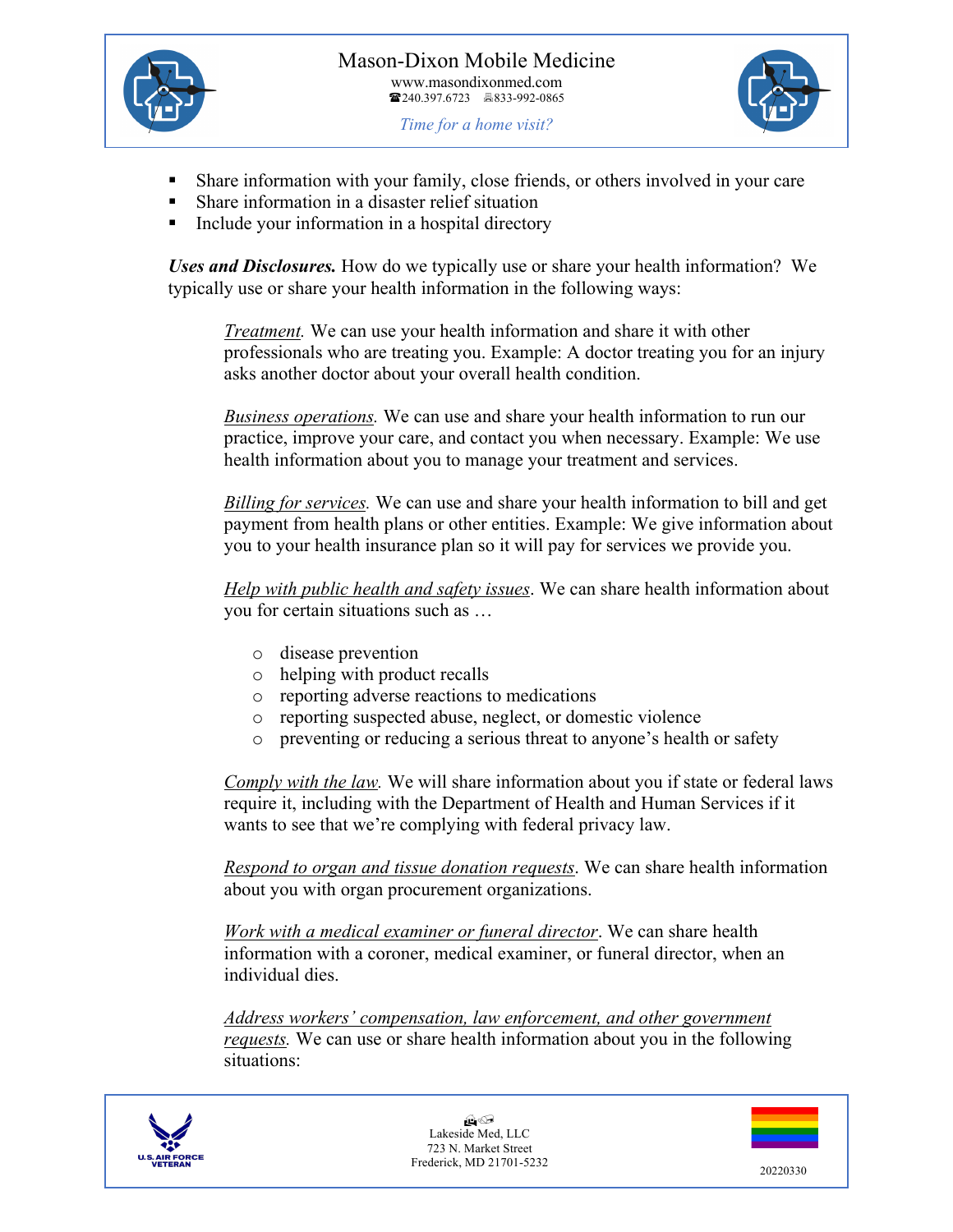



- *Time for a home visit?*
- o for workers' compensation claims
- o for law enforcement purposes or with a law enforcement official
- o with health oversight agencies for activities authorized by law
- o for special government functions such as military, national security, and presidential protective services.

*Respond to lawsuits and legal actions.* We can share health information about you in response to a court or administrative order, or in response to a subpoena.

*For research purposes.* We can use or share your information for health research.

We will **never** share your information without your explicit written permission in these situations:

- marketing purposes
- $\bullet$  sale of your information
- $\bullet$  most sharing of psychotherapy notes
- $\bullet$  fundraising efforts (but you can tell us not to contact you again)

*CRISP*. We have chosen to participate in the Chesapeake Regional Information System for our Patients (CRISP), a regional health information exchange serving Maryland and D.C. As permitted by law, your health information will be shared with this exchange in order to provide faster access, better coordination of care and assist providers and public health officials in making more informed decisions. You may "opt-out" and disable access to your health information available through CRISP by calling 1-877-952-7477 or completing and submitting an Opt-Out form to CRISP by mail, fax or through their website at www.crisphealth.org. Public health reporting and Controlled Dangerous Substances information, as part of the Maryland Prescription Drug Monitoring Program (PDMP), will still be available to providers.

#### *Our Responsibilities.*

- We are required by law to maintain the privacy and security of your protected health information.
- We will let you know promptly if a breach occurs that may have compromised the privacy or security of your information.
- We must follow the duties and privacy practices described in this notice and give you a copy of it.
- We will not use or share your information other than as described here unless you tell us we can in writing. If you tell us we can, you may change your mind at any time. Let us know in writing if you change your mind.
- For more information see: www.hhs.gov/ocr/privacy/hipaa/understanding/consumers/noticepp.html



 $A$ Lakeside Med, LLC 723 N. Market Street Frederick, MD 21701-5232 20220330